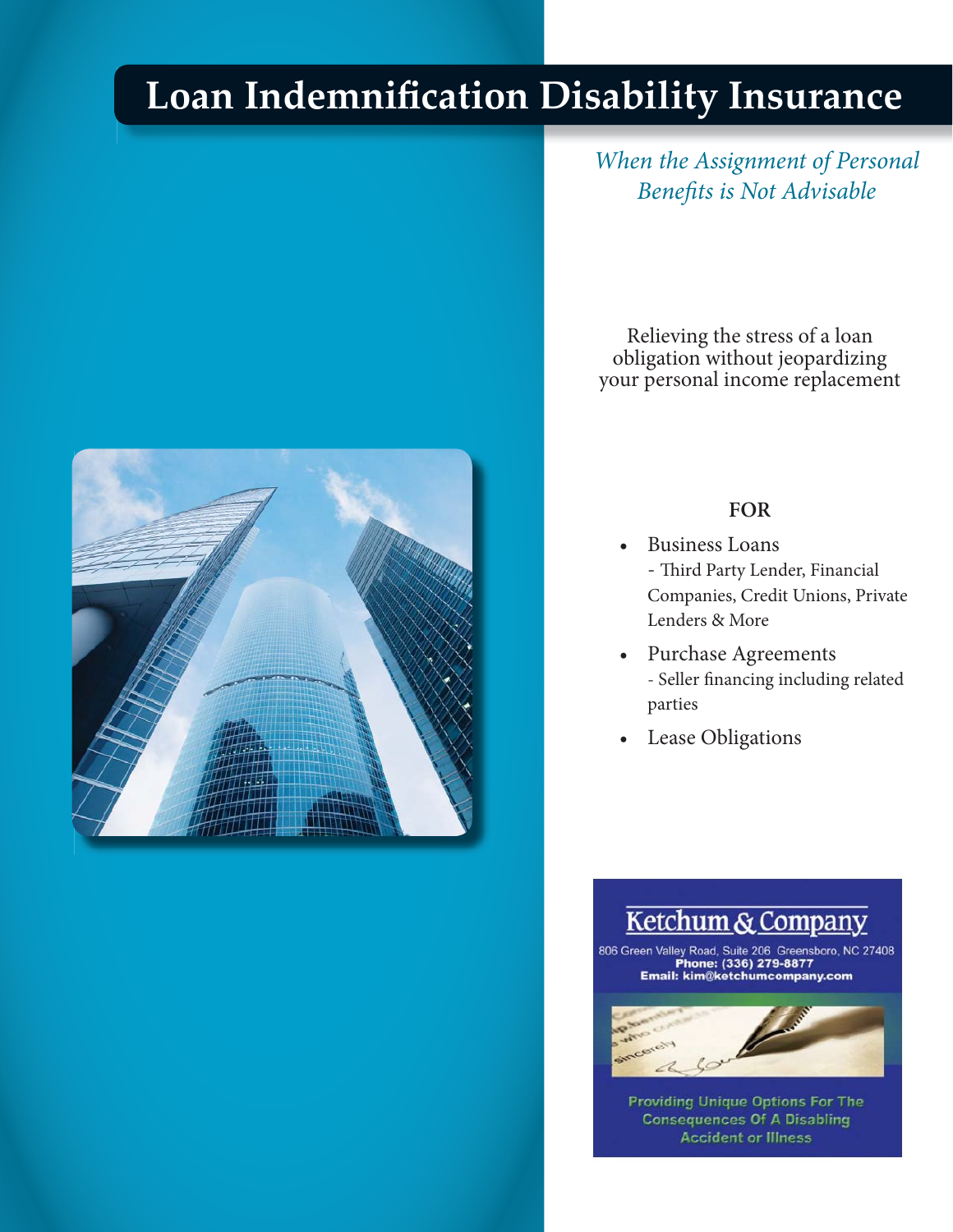

#### **LOAN INDEMNIFICATION DISABILITY INSURANCE**

Often times, when a bank lends money to a business, a lender will require the borrower to provide disability insurance covering the payments. This insures the lender that should the borrower become sick or hurt the payments will still be made. The preferred solution for this type of requirement would be to prescribe disability insurance that would pay the monthly loan payments and/or pay off the remainder of the loan balance, while not interfering with the borrower's personal disability insurance.

Most often, a traditional Business Overhead Expense insurance plan benefit periods are too short to satisfy the loan. Additionally, while it may be advantageous for the bank, asking an

individual to assign his or her personal disability benefits to the bank would leave the insured's family seriously vulnerable financially.

Ketchum Company's Loan Indemnification Disability Insurance Plan will satisfy the lender's requirements. Monthly benefit periods from 1 year to 10 years are available and there are also lump sum benefit options. The plan would be set up to mirror the loan terms with a declining benefit; this type of set up will save your clients in premium costs. Keep your



clients secure with Loan Indemnification Disability Insurance.

### **PROVIDING ANSWERS TO SOLVE PROBLEMS IN PLANNING**

- If you are able to work, but experience a reduction in your pay due to an injury or sickness, a partial benefit can be provided with the optional Residual Disability Rider.
- The Flexible Interest Rate Rider is an optional benefit that can help offset the additional monthly payments on loans that have adjustible interest rates.
- A monthly benefit can be paired with a lump sum benefit to mirror amortization and/or balloon payments.